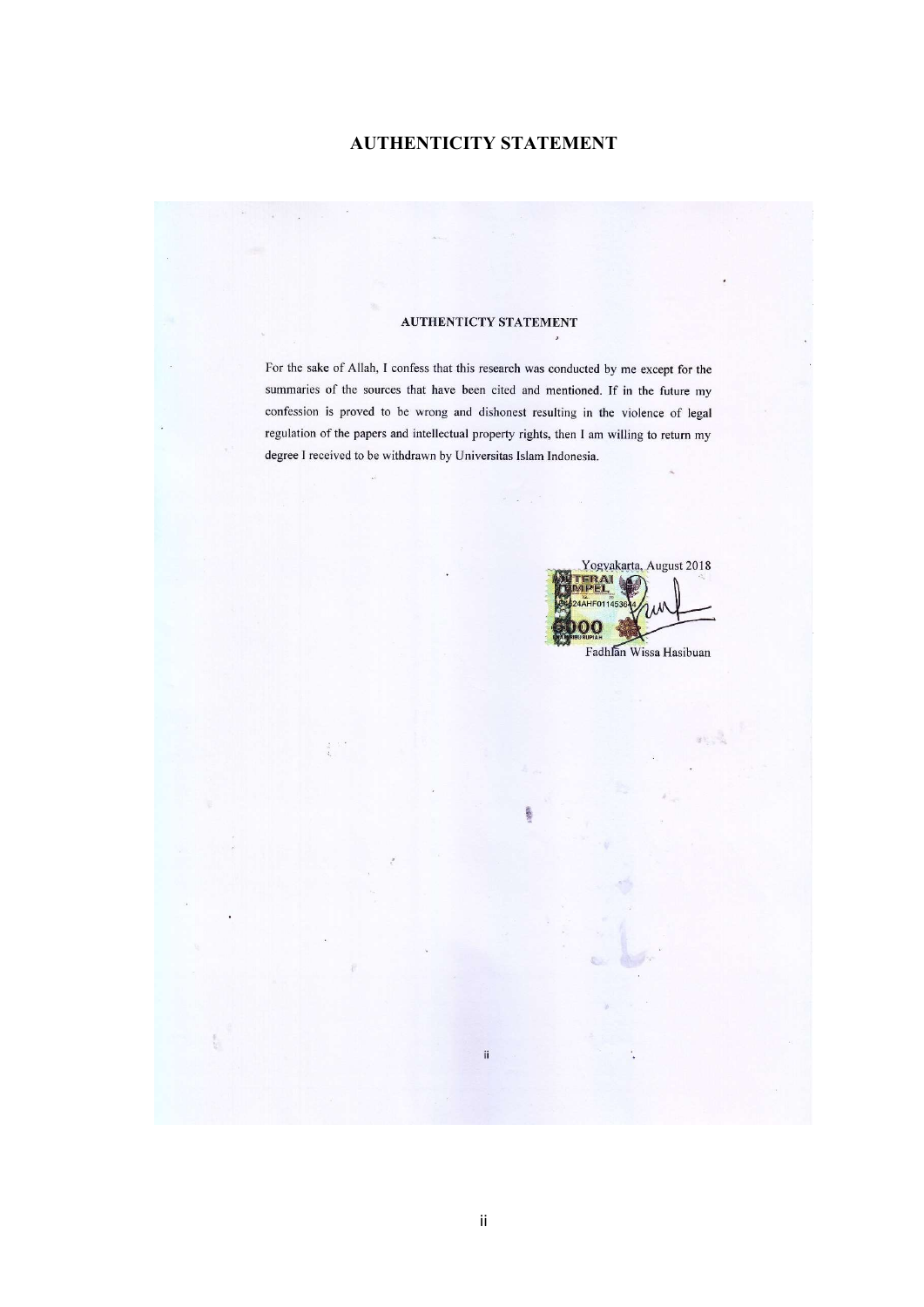# THESIS PROPOSAL OF SUPERVISOR

# THESIS PROPOSAL OF SUPERVISOR

PROPOSING OVERHAUL MAINTENANCE SCHEDULING IN **ENGINEERING ASSET MANAGEMENT** (CASE STUDY: PT. MADU BARU PG. MADUKISMO)

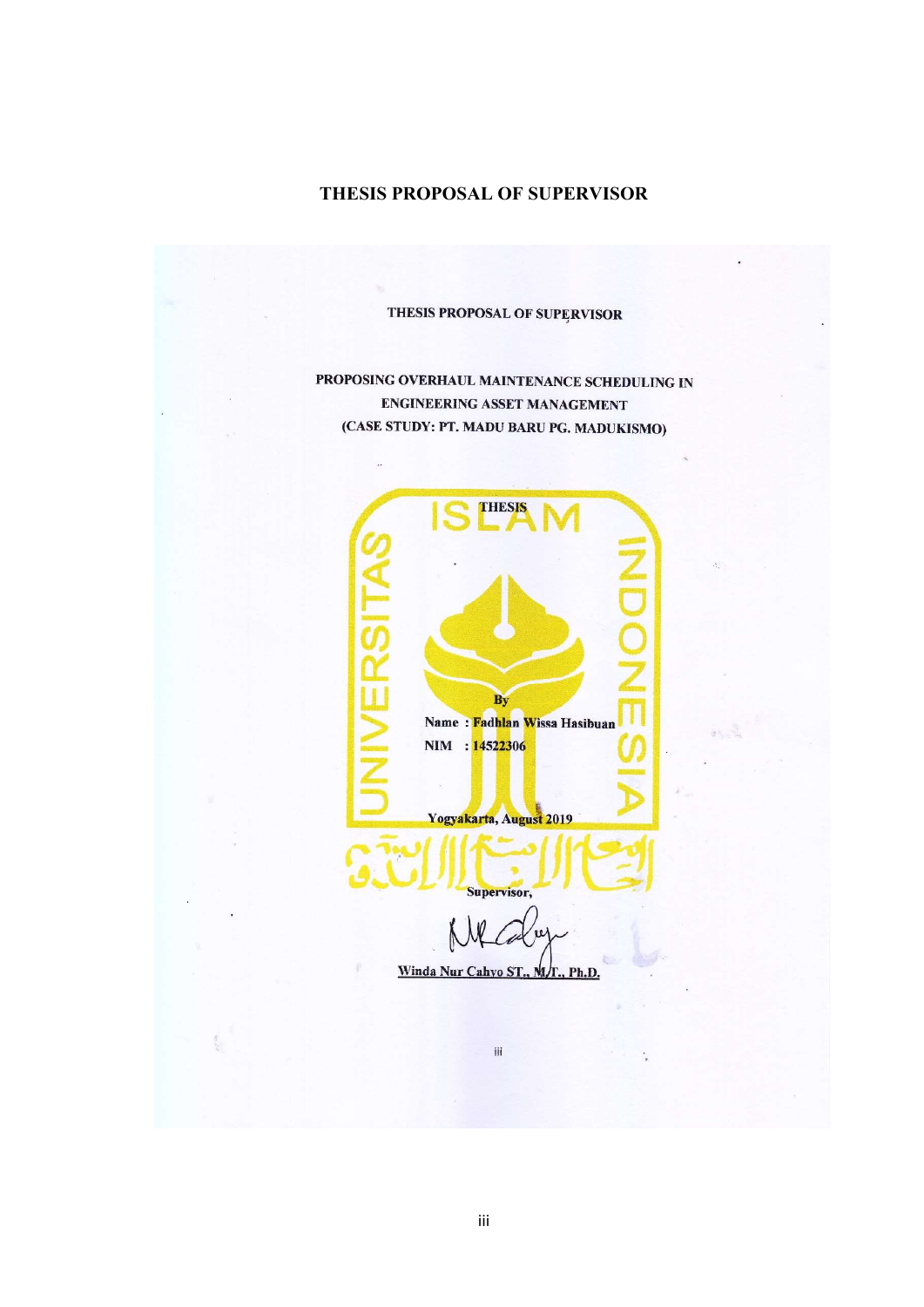# THESIS APPROVAL OF EXAMINATION COMMITTEE

# PROPOSING OVERHAUL MAINTENANCE SCHEDULING IN ENGINEERING **ASSET MANAGEMENT**

(CASE STUDY: PT. MADU BARU PG. MADUKISMO)

### **THESIS**

By : Fadhlan Wissa Hasibuan Name **NIM**  $: 14522306$ 

Had been defended in front of Examination Committee in Partial Fulfilment of the requirements for Bachelor Degree of Industrial Engineering Department Universitas Islam

Indonesia

**Examination Committee** 

Winda Nur Cahyo S.T., M.T., Ph.D. **Examination Committee Chair** M. Ridwan Andi Purnomo S.T., M.Sc., Ph.D Member 1 Dr. Ir. Elisa Kusrini M.T., CPIM 'SCP Member 2

#### Acknowlegde by,

Head of Undergraduate Program Industrial Engineering Department

Faculty of Industrial Technology

Universitas Islam Indonesia (Dr. Taufiq Immawan S.T., MM.)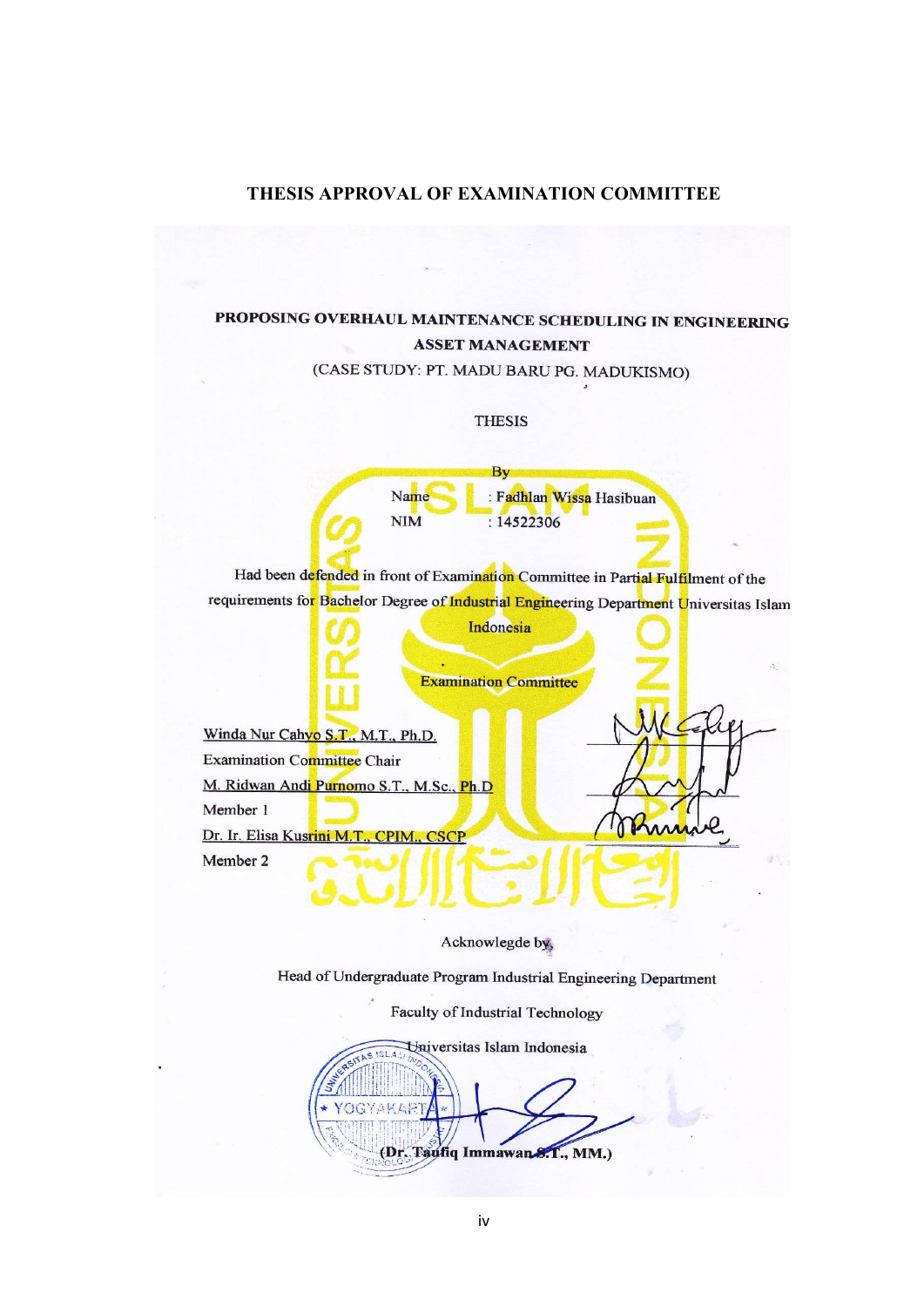# DEDICATION

I am grateful for the love and encouragement from Ayah, Mamak, Bang Olis, Bang Zaky, Bang Izka, Kak Hilda and Kak Yosi that have always be my supporting life with advices and do'a.

My Substantial Friends Agung, Ardi and Arif.

My Thesis Supervisor, Mr. Winda Nur Cahyo S.T., M.T., Ph.D.

International Program, Department of Industrial Engineering, Faculty of Industrial Technology, Universitas Islam Indonesia.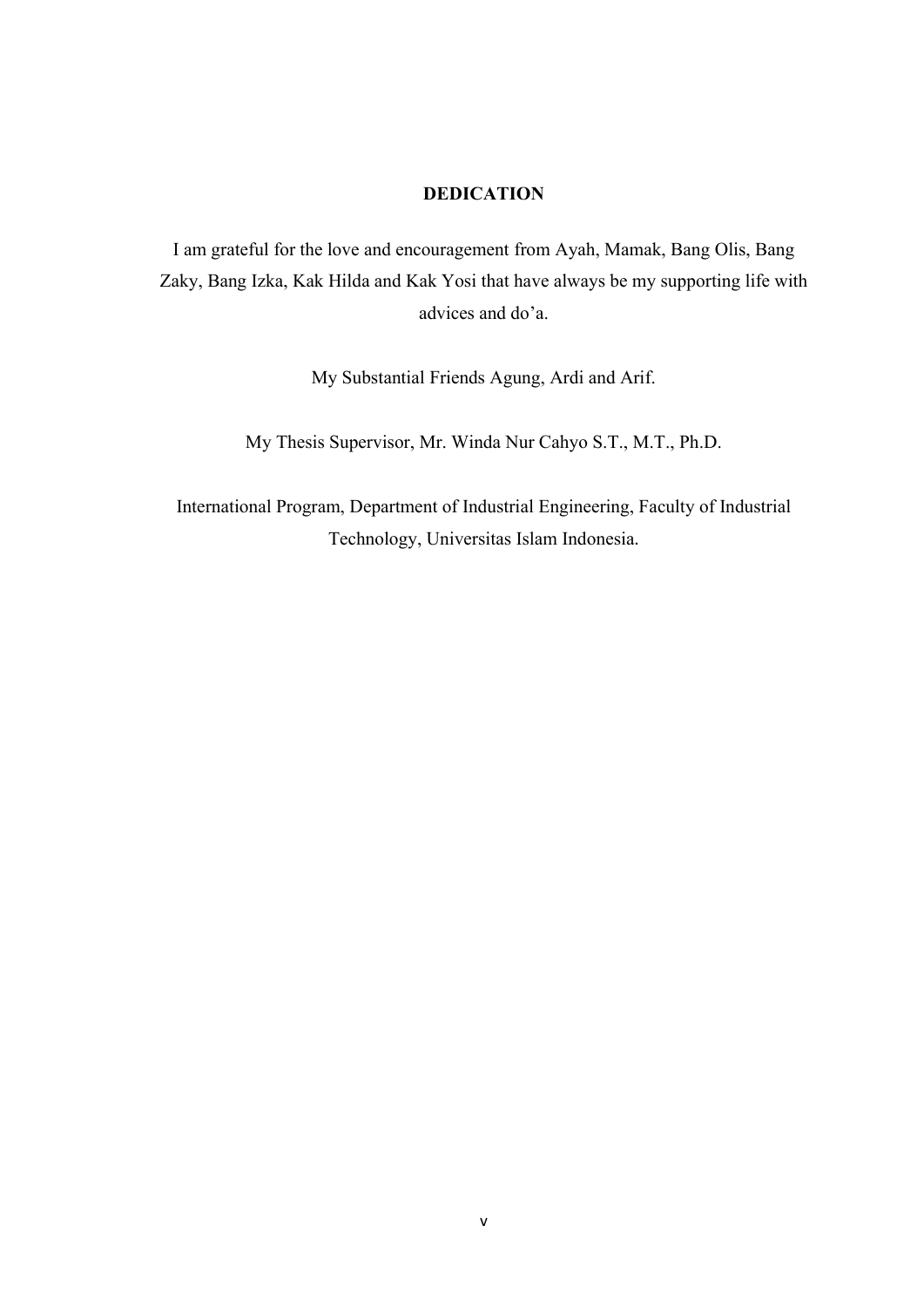# MOTTO

"The best of people is those that bring most benefit to the rest of mankind." HR. Bukhari Muslim

"And say, "Do [as you will], for Allah will see your deeds, and [so, will] His Messenger and the believers. And you will be returned to the Knower of the unseen and the witnessed, and He will inform you of what you used to do". (Q.S At-Taubah: 105)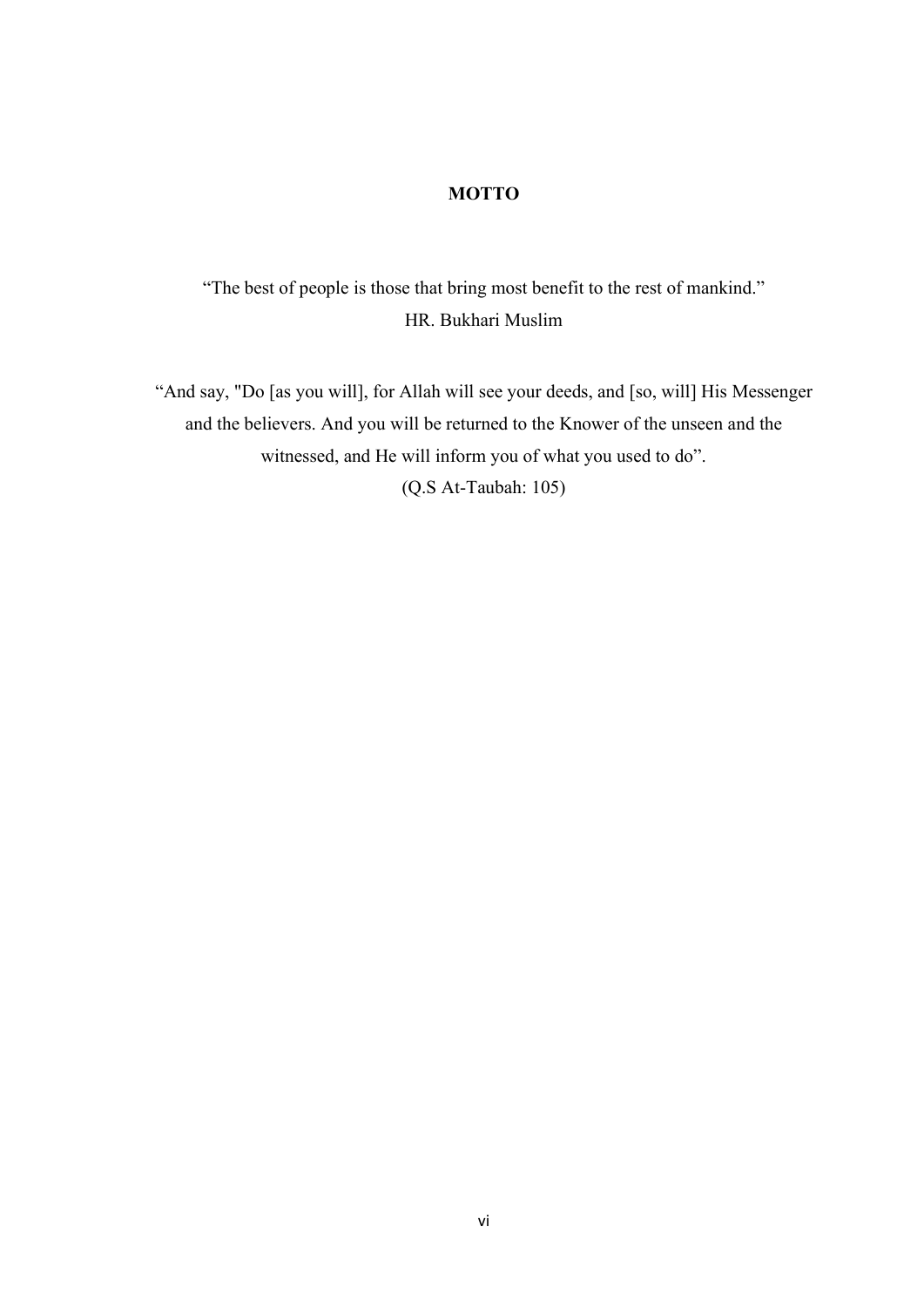## **PREFACE**

## Assalamualaikum Warahmatullahi Wabarakatuh

Alhamdulillahirabbil'alamin, praise to Allah Subhanahu Wata'ala for the strength, grace, and guidance, to help the Author in completing this undergraduate thesis entitled "Proposing Overhaul Maintenance Scheduling in Engineering Asset Management (Case Study : PT. Madubaru PG. Madukismo)". During the thesis project and the process of writing this report the writer can't finish all of the work if there is no help from Allah SWT and also all the people that support the writer. The writer wants to say thank you to all the people that always giving their support, i.e.:

 The guidance, support and many helps, either directly or indirectly, from some parties involved. On this occasion, Author would like to appreciate and thank to all of the parties below:

- 1. My beloved family members who always give prayers, supports, and encourage Author during conduct and completing this Undergraduate Thesis.
- 2. Mr. Winda Nur Cahyo, ST., M.T., Ph.D. as the supervisor who always guidance and provide knowledge to assist Author in completing this Undergraduate Thesis.
- 3. Dean of the Faculty of Industrial Technology, Universitas Islam Indonesia.
- 4. Head of Undergraduate Program Department of Industrial Engineering, Universitas Islam Indonesia.
- 5. All lecturers of the Department of Industrial Engineering, Universitas Islam Indonesia who have given knowledge.
- 6. My friends of International Program Industrial Engineering batch 2014, my senior and my junior for the support, spirit, and enthusiasm for Author.
- 7. Ms. Diana and Ms. Devi that always support in academic administration.
- 8. All parties who cannot be mentioned one by one by Author for the assistance in completing this Undergraduate Thesis.